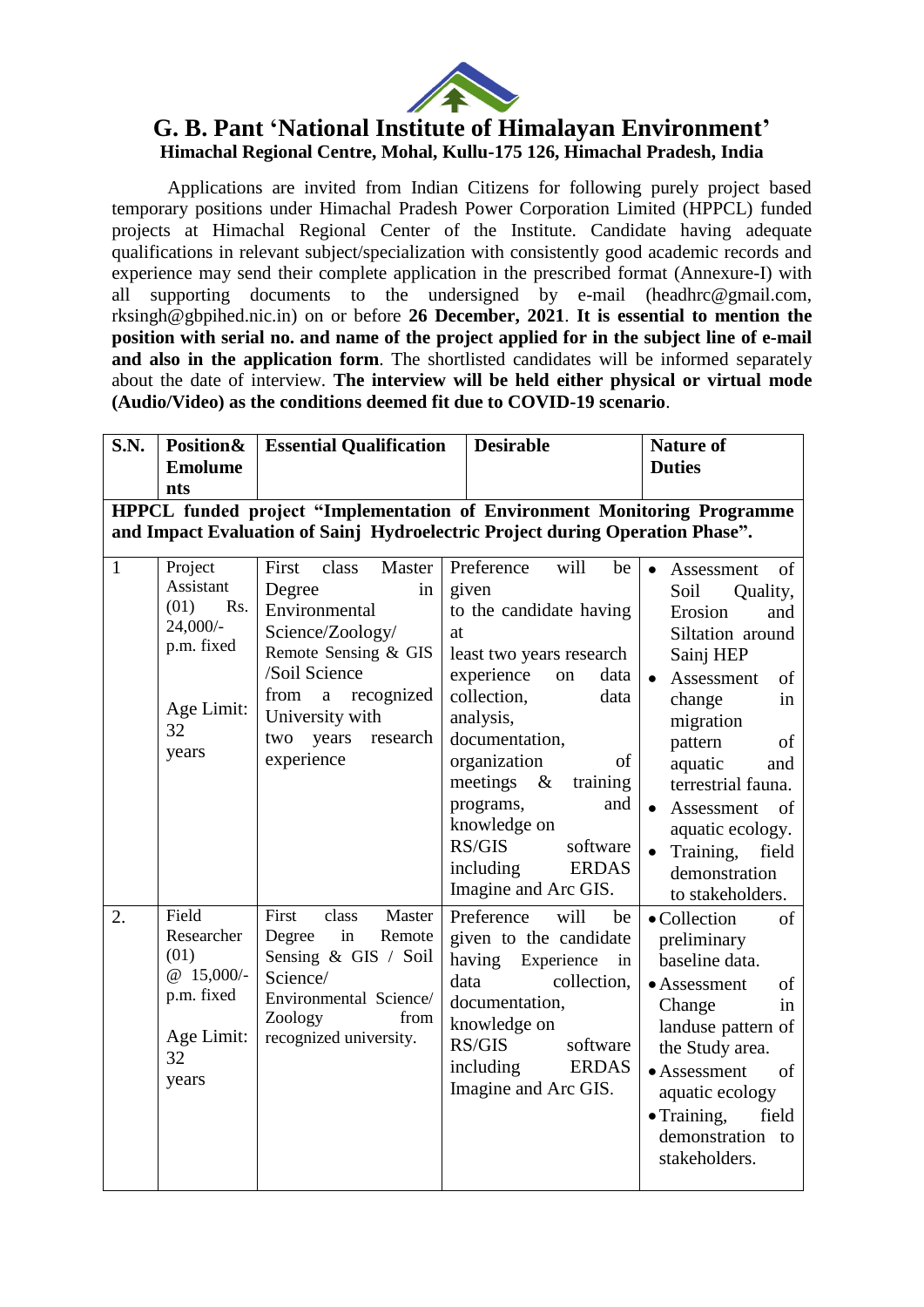| 2 | Field            | Graduation<br>(or)    | Preference<br>will<br>be  | in<br>Assistance  |
|---|------------------|-----------------------|---------------------------|-------------------|
|   | Assistant        | Intermediate with 5   | given                     | field<br>lab<br>& |
|   | (FA)<br>(01)     | years experience in   | to the candidate having   | activities<br>and |
|   | no.)             | assisting R&D based   | skills of public dealing, | organization of   |
|   |                  | projects<br>in<br>the | working experience in     | training          |
|   | R <sub>s</sub> . | Himalayan Region.     | the remote field areas    | programs.         |
|   | $10,000/-$       |                       | working<br>having<br>and  |                   |
|   | per month        |                       | skills in laboratory $\&$ |                   |
|   | fixed.           |                       | computer.                 |                   |
|   |                  |                       |                           |                   |
|   | Age limit:       |                       |                           |                   |
|   | $50$ years*      |                       |                           |                   |

**Age Relaxation**: Relaxation in upper age limit for SC/ST/Women/PH and OBC candidates as per Govt. of India norms.

**Centre Head**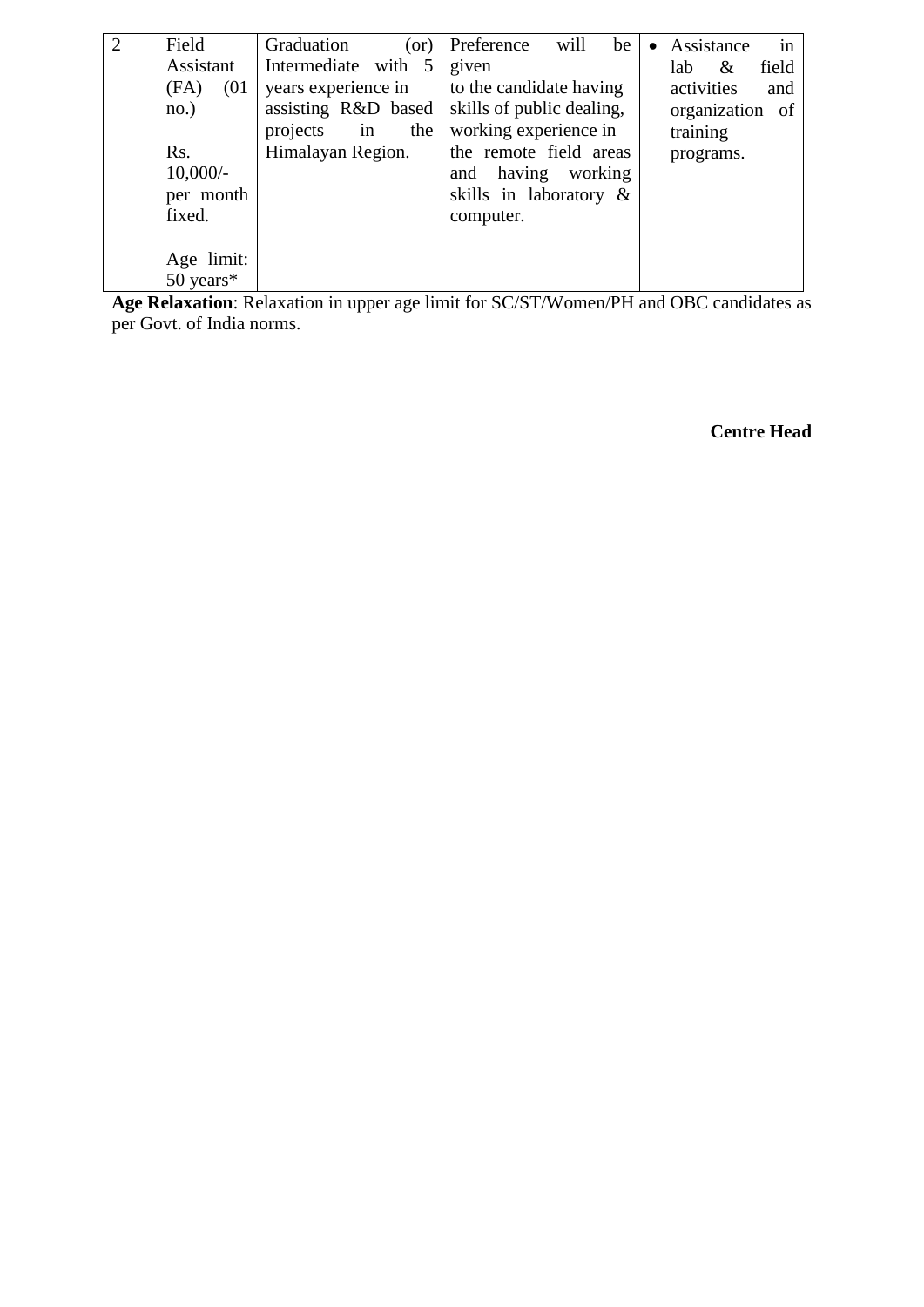#### **Instructions to fill in Application Form**

#### **General**

- (a) Please download the attached Form, complete it, and return.
- (b) No Column of application form should be left blank.
- (c) Use additional sheets where necessary, with relevant columns drawn thereon, inserting proper references.
- (d) Completed application should be accompanied by all the requisite documents. You are requested to go through the "check list" of documents before submitting the application. **Incomplete applications are liable to be rejected**.
- (e) Photocopies of documents asked for need self-attestation.
- Item No. 1. Name given here should be the same as given in your matriculation/higher secondary certificate and degree certificates. If there is a change, addition or deletion, an affidavit from a Notary Public/Magistrate is necessary.
- Item No. 9. In case grades are awarded, please attach the sheet giving conversion of grades to percentage of marks.
- Item No. 11 (Annexure I). Specializations may be indicated in terms of (a) Subject (b) Broad Area(s) of specialization and (c) Exact area(s) of specialization.

#### **Check list of documents must be attached**

| 1. | Photograph on the main application form                                                         | Yes/No |
|----|-------------------------------------------------------------------------------------------------|--------|
| 2. | Affidavit if you carry different name/surnames in your<br>certificates                          | Yes/No |
| 3. | Attested copy of School Leaving/High School/Secondary<br>School Certificate (For date of birth) | Yes/No |
| 4. | Attested copies of Mark Sheets/Grade Cards & Degrees for<br>BSc/MSc/MPhil/PhD/ BE/ME/PhD, etc.  | Yes/No |
| 5. | List of Publications, if applicable                                                             | Yes/No |
| 6. | Copies of all experience certificates (self attested)                                           | Yes/No |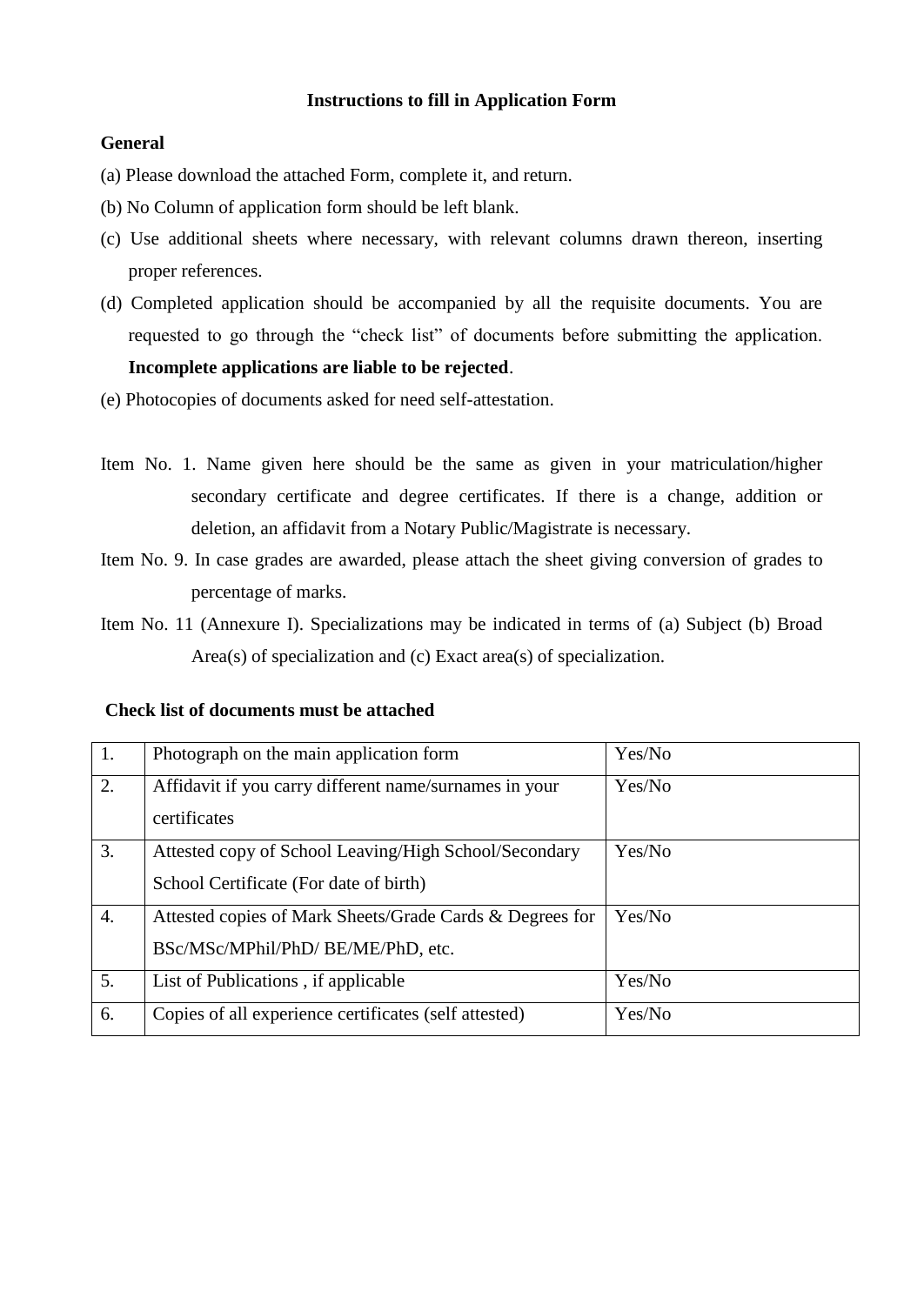[**Annexure-I]**



# **G. B. Pant 'National Institute of Himalayan Environment' (NIHE) Himachal Regional Centre, Mohal, Kullu – 175126, Himachal Pradesh**

## **APPLICATION FORM**

| <b>Please use BLOCK LETTERS</b> |                              |       |
|---------------------------------|------------------------------|-------|
|                                 |                              | Affix |
|                                 | Photograph                   |       |
|                                 |                              |       |
|                                 |                              |       |
|                                 |                              |       |
| 4. Permanent Address:           |                              |       |
|                                 |                              |       |
|                                 |                              |       |
|                                 |                              |       |
|                                 |                              |       |
|                                 |                              |       |
|                                 |                              |       |
| 8. Do you belong to:            | (a) Scheduled Caste - Yes/No |       |
|                                 | (b) Scheduled Tribe - Yes/No |       |
|                                 | $(c)$ OBC - Yes/No           |       |
|                                 | (d) General - Yes/No         |       |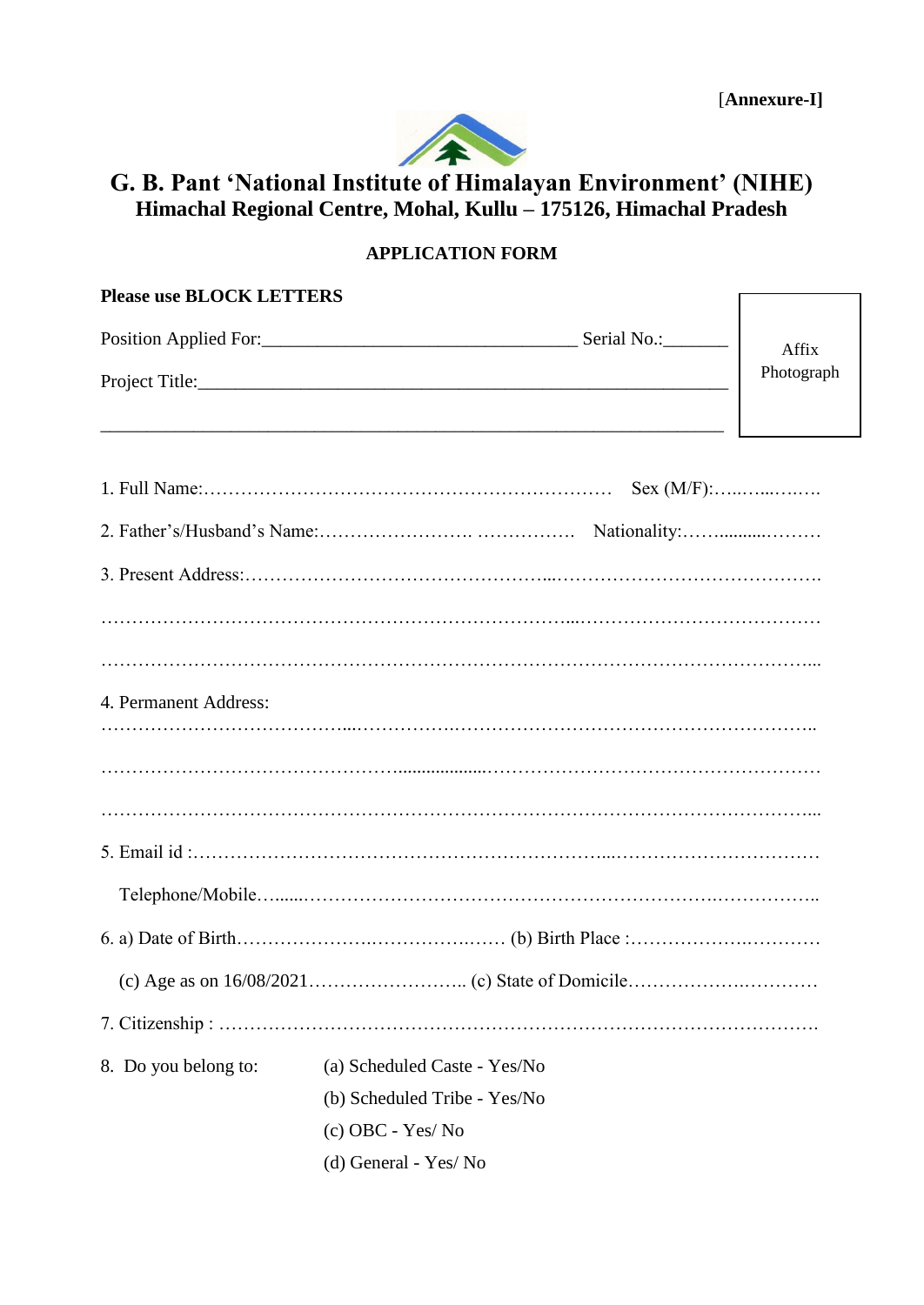9a. Academic and Professional qualifications (from 10th onwards): Attach self-attested certificates

| Qualification | Subject | Percentage<br>of Marks<br>or Grade | Name of<br><b>Univ./Institution</b> | <b>Duration</b><br>of<br><b>Course</b> | Month &<br>Year of<br><b>Passing</b> |
|---------------|---------|------------------------------------|-------------------------------------|----------------------------------------|--------------------------------------|
|               |         |                                    |                                     |                                        |                                      |
|               |         |                                    |                                     |                                        |                                      |
|               |         |                                    |                                     |                                        |                                      |
|               |         |                                    |                                     |                                        |                                      |
|               |         |                                    |                                     |                                        |                                      |
|               |         |                                    |                                     |                                        |                                      |
|               |         |                                    |                                     |                                        |                                      |

9. (b) If PhD degree not awarded, please give whichever applicable :

Date of thesis Submission:……………………………………………….………………...

Likely date of submission: ………………………………………………….……………..

### 10. Title of PhD Thesis

……………………………………………………………………………………………..…….. …………………………………………………………………………………………………… ……………………………………………………………………………………………………

## 11. Specializations, in terms of Broad Area of Specialization and Exact Area of Specialization:

| (a) Subject | (b) Broad Area of<br><b>Specialization</b> | <b>Exact Area of Specialization</b> |
|-------------|--------------------------------------------|-------------------------------------|
|             |                                            |                                     |
|             |                                            |                                     |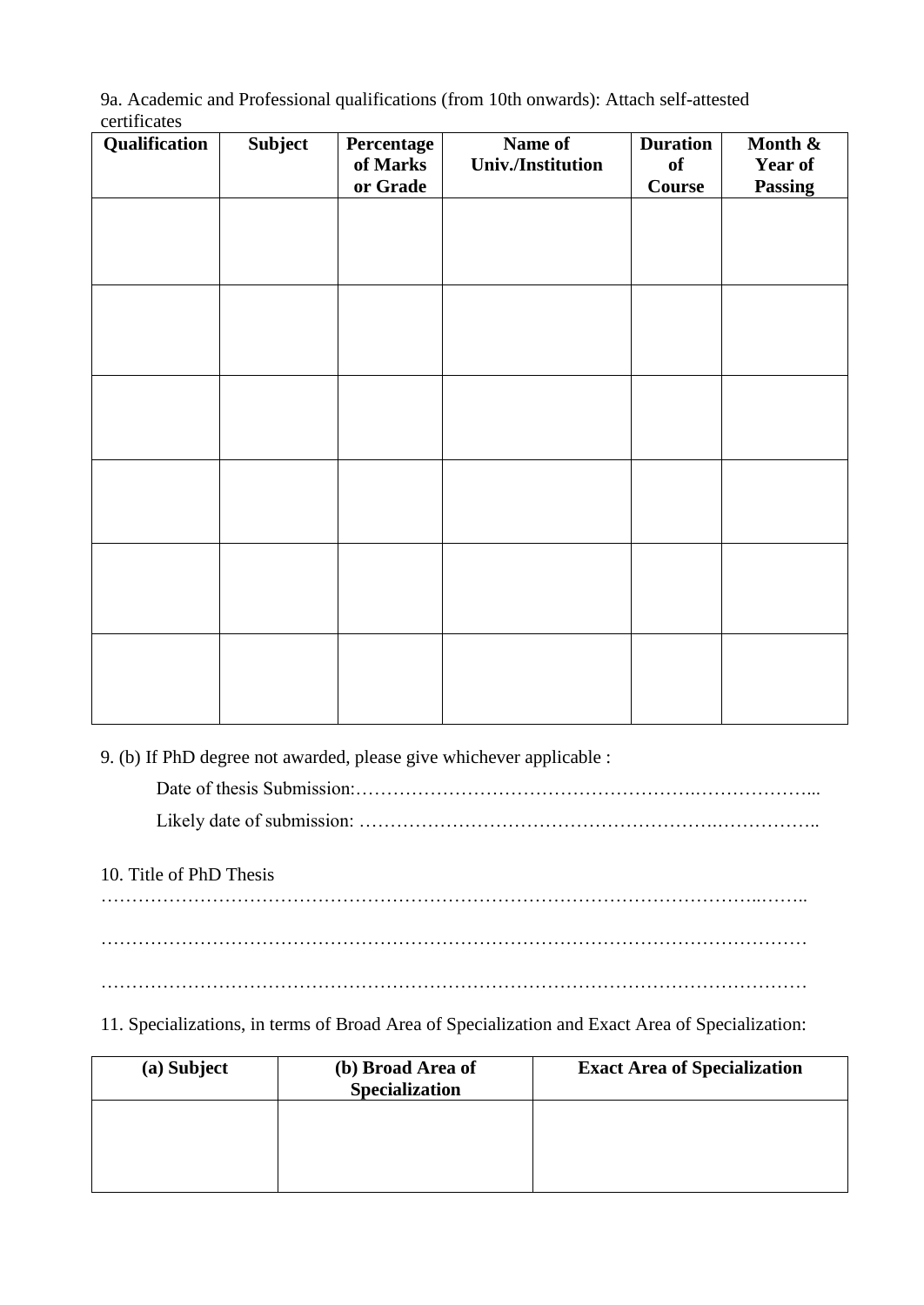12. Publications and Patents: **(Please attach list of publications in SCI journals with full reference and corresponding with those in the list)**

……………………………………………………………………………………………………...

### 14. Experience held:

| <b>Position</b> | Name of the                    | <b>Dates</b> |           | Pay/Wages | <b>Nature of Duties</b> |
|-----------------|--------------------------------|--------------|-----------|-----------|-------------------------|
|                 | Organization/<br><b>Agency</b> | From         | <b>To</b> |           |                         |
|                 |                                |              |           |           |                         |
|                 |                                |              |           |           |                         |
|                 |                                |              |           |           |                         |
|                 |                                |              |           |           |                         |
|                 |                                |              |           |           |                         |
|                 |                                |              |           |           |                         |
|                 |                                |              |           |           |                         |
|                 |                                |              |           |           |                         |

15. Please give the names, designations and addresses of referees: